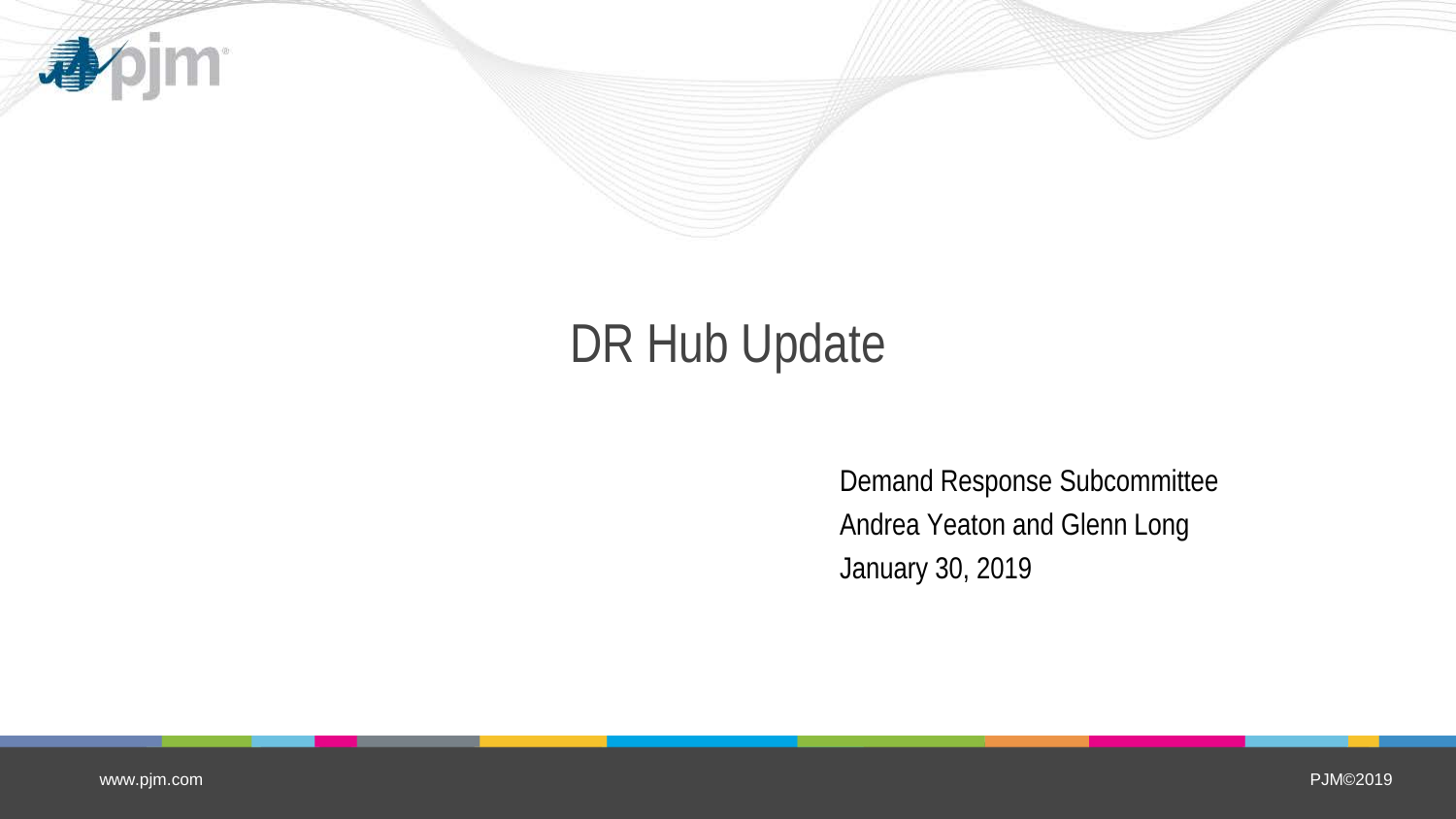

March Release

- Train: Feb. 28
- Prod: March 14
	- Load Management Test and Re-Test events scheduled by CSPs will create test events, with appropriate lead time, to be acknowledged through Web Services
	- Duplicate Registrations terminated registrations will have new status to make it easier to identify and resubmit
	- Compliance Search screen .csv download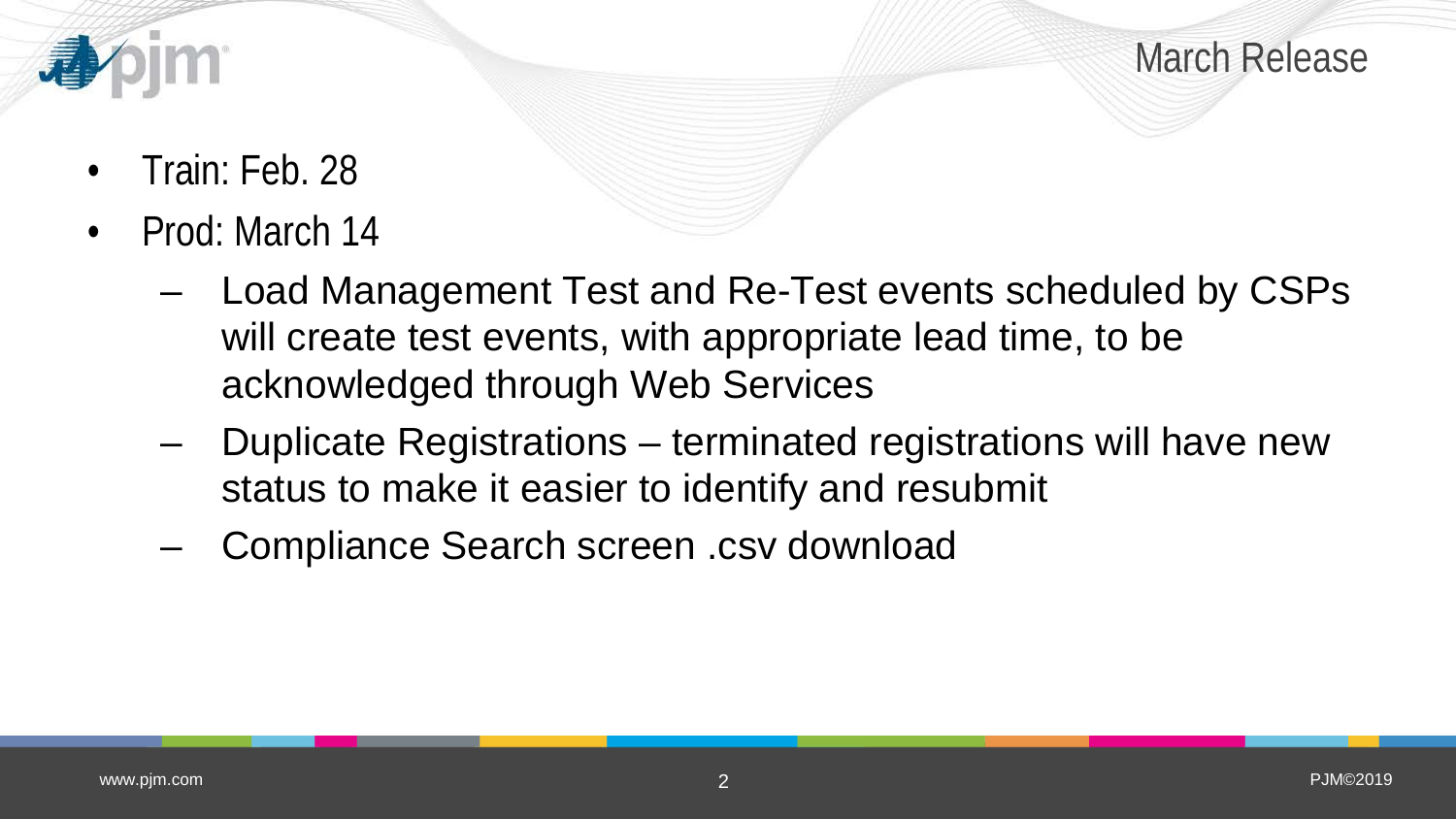

Test and Re-Test Events

• Event Name Changes – make consistent with Load Management Event names

| <b>Current Test Event Name</b> | New Test Event Name                    |
|--------------------------------|----------------------------------------|
| <b>Load Management Test</b>    | <b>TEST Load Management Summary</b>    |
| <b>Load Management Re-Test</b> | <b>RE-TEST Load Management Summary</b> |

**\* New Event Type \* Registration-Level Test Event**

TEST Load Management

RE-TEST Load Management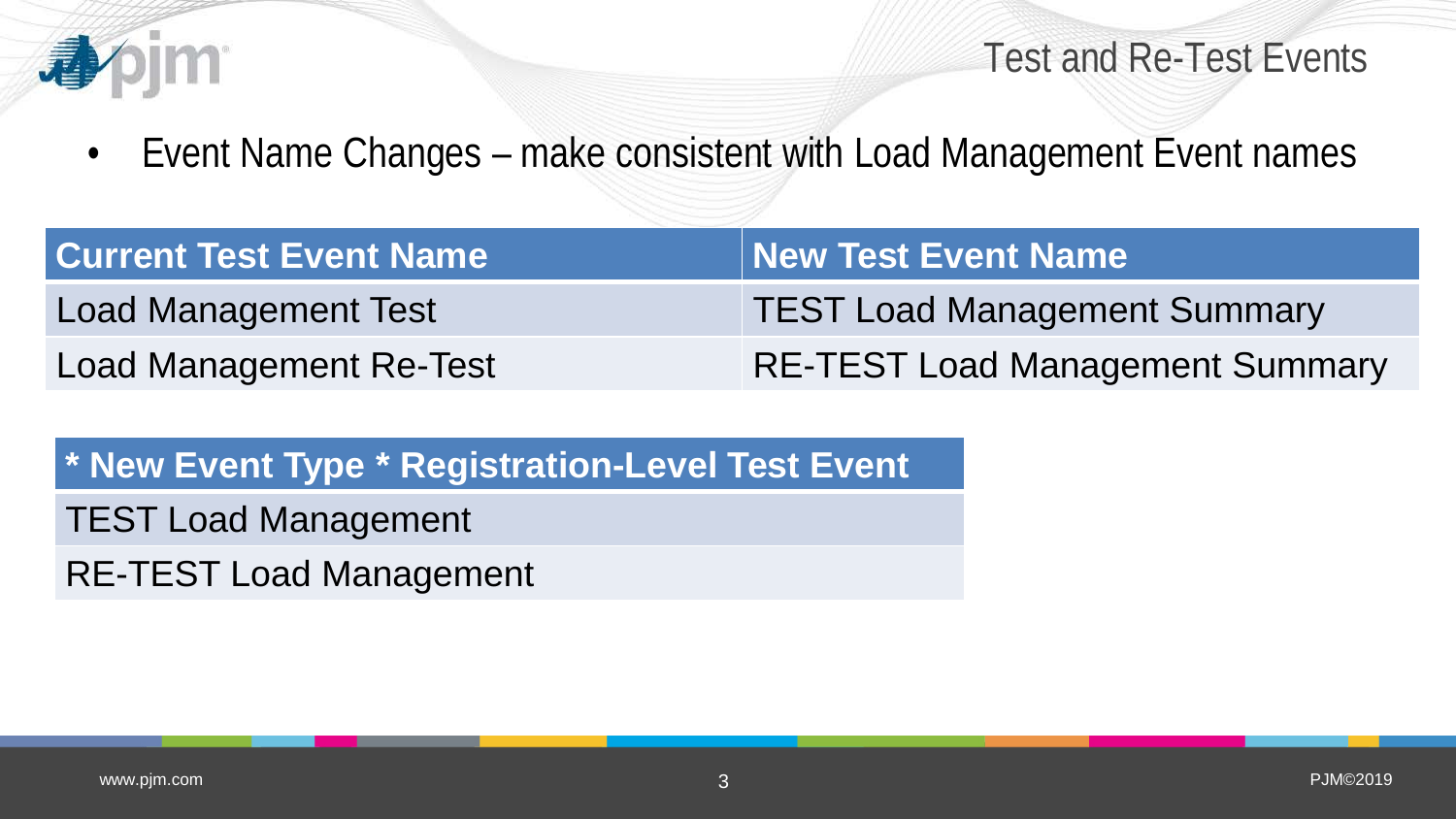

- Create TEST and RE-TEST Load Management Summary events
	- Same as today, different Event Type name, new way to update status
- On Event tab, click New Test Event

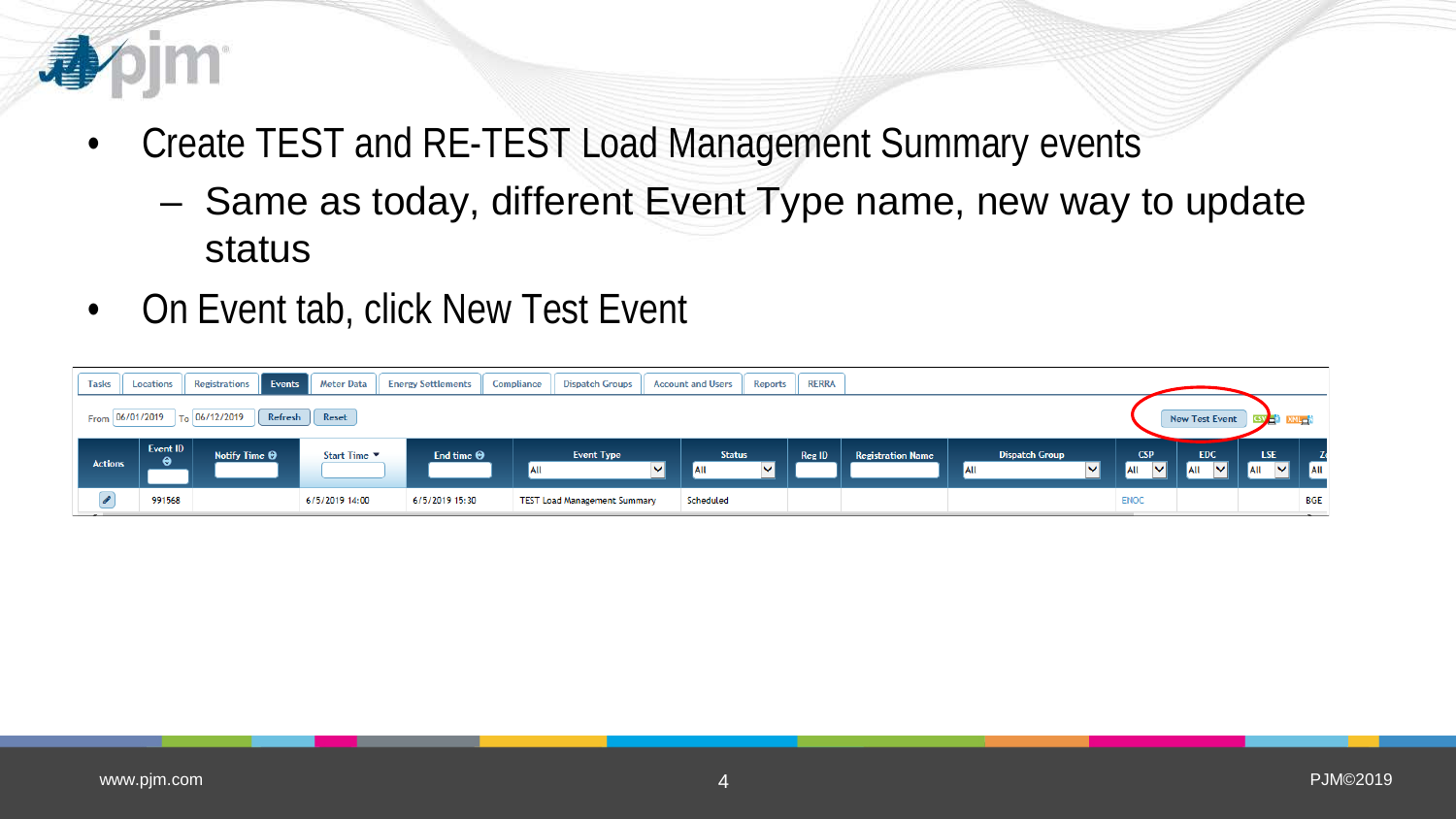

#### Scheduling Test or Re-Test event

• Select Event Type, Event Date, Product, Start Time, Product and Zone

| <b>Tasks</b>      | <b>Locations</b><br><b>Registrations</b><br><b>Events</b> | <b>Meter Data</b>        | <b>Energy Settlements</b> | Compliance                            | A<br><b>Dispatch Groups</b> |
|-------------------|-----------------------------------------------------------|--------------------------|---------------------------|---------------------------------------|-----------------------------|
| Cancel            | Save                                                      |                          |                           |                                       |                             |
| Event ID          |                                                           |                          | <b>Current Status</b>     | Scheduled                             |                             |
| Event Type        | <b>TEST Load Management Summary</b>                       | $\overline{\phantom{a}}$ | <b>Update Status</b>      | Select One<br>$\overline{\mathbf{v}}$ |                             |
| <b>Event Date</b> | 01/13/2019                                                | Product                  |                           | Select One                            | ▼                           |
| <b>Start Time</b> | $\vert \cdot \vert$ 00<br>▼                               |                          | Duration (min)<br>90      |                                       |                             |
| <b>CSP</b>        | <b>ENOC</b>                                               | Zone                     |                           | Select One                            | $\overline{\phantom{a}}$    |

• Note: "Current Status" is always grayed out. "Update Status" will have a dropdown when a status change can be done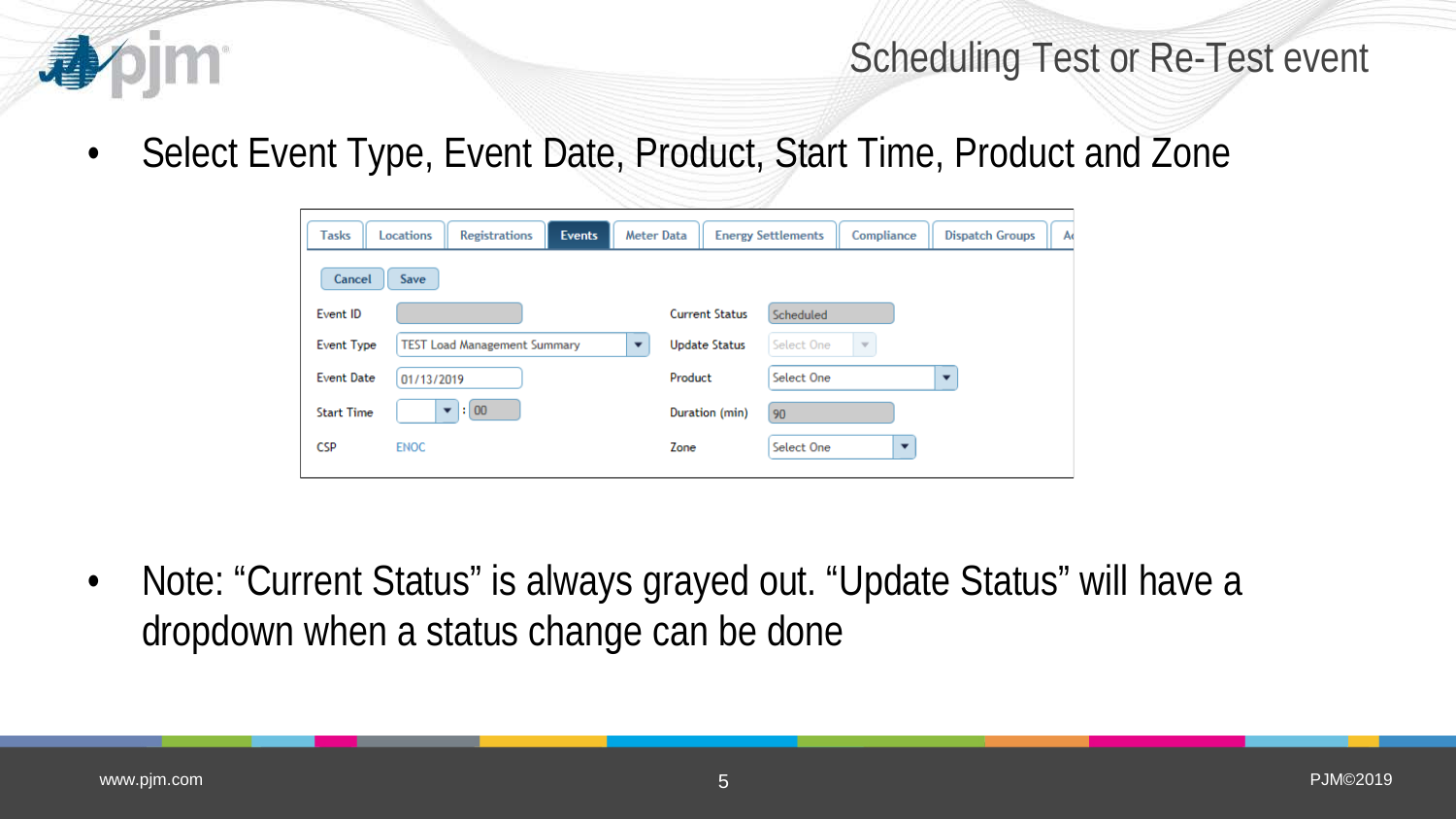



- "**Scheduled**' TEST or RE-TEST event has been created and start time is in the future. Date and Time may be changed up to 48 hours before event start time.
- "**Canceled**" TEST or RE-TEST event can be canceled by CSP any time before event date, or status is Completed (not when status is Settled or Confirmed)
- "**Active**" TEST or RE-TEST has reached it's notification time but not the end time
- "**Completed**" TEST or RE-TEST has ended
- "**Confirmed**" CSP has confirmed the TEST or RE-TEST during the confirmation period
- "**Settled**" compliance records have been created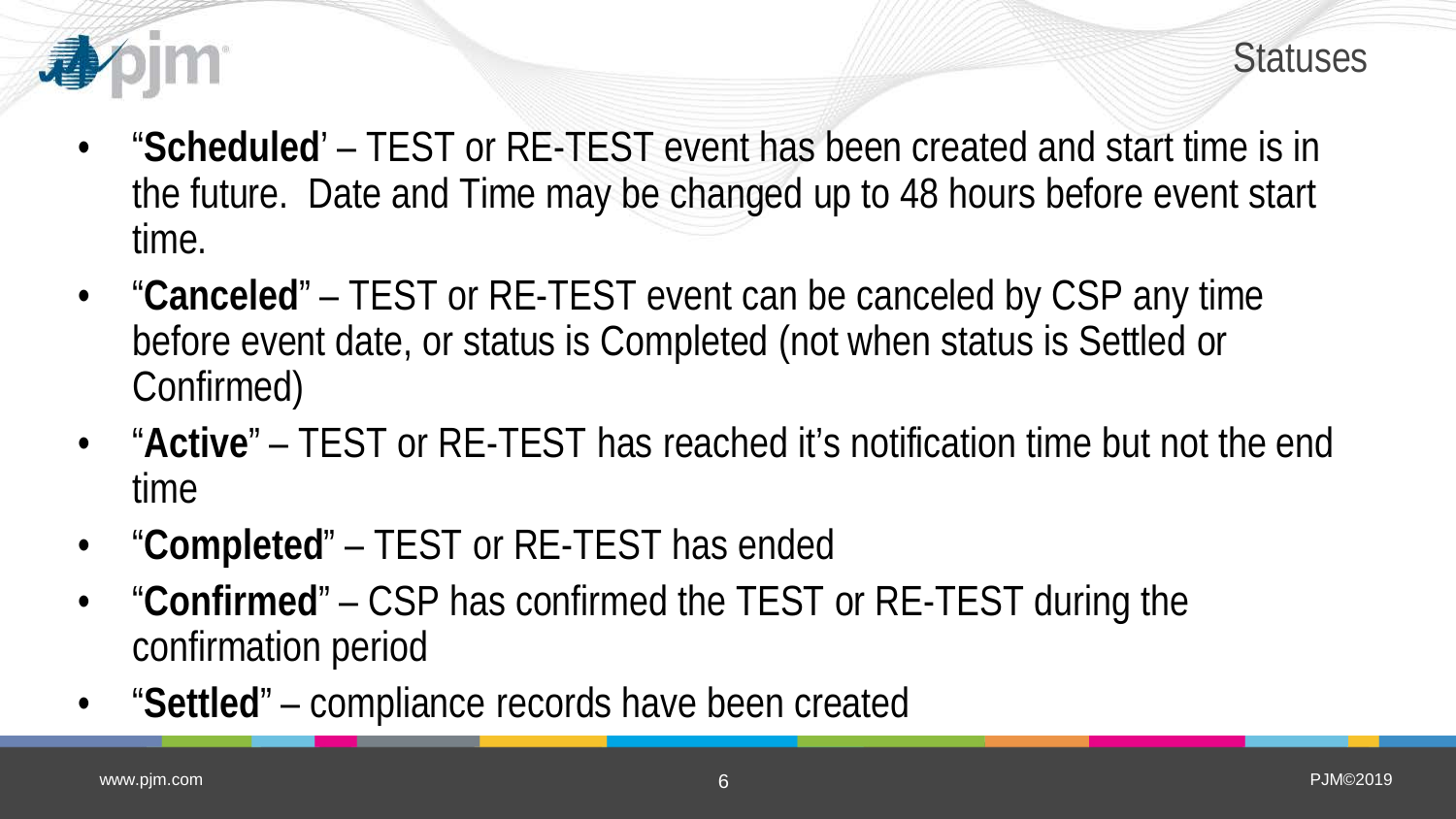

Example event timeline

• TEST event scheduled for 6/5/2019 at 14:00

| <b>Time on 6/5/2019</b> | <b>Action Taken</b>                                                                                                                                    |
|-------------------------|--------------------------------------------------------------------------------------------------------------------------------------------------------|
| 12:00                   | - TEST Load Management events are created for Long_120 Lead Time registrations<br>- Notify Time = $12:00$ , Start Time = $14:00$<br>- CSP acknowledges |
| 13:00                   | -TEST Load Management events are created for Short_60 Lead Time registrations<br>- Notify Time = $13:00$ , Start Time = $14:00$<br>- CSP acknowledges  |
| 13:30                   | - TEST Load Management events are created for Quick_30 Lead Time registrations<br>- Notify Time = $13:30$ , Start Time = $14:00$<br>- CSP acknowledges |
| 15:00                   | - All registrations are released<br>- End Time $= 15:00$<br>- CSP acknowledges                                                                         |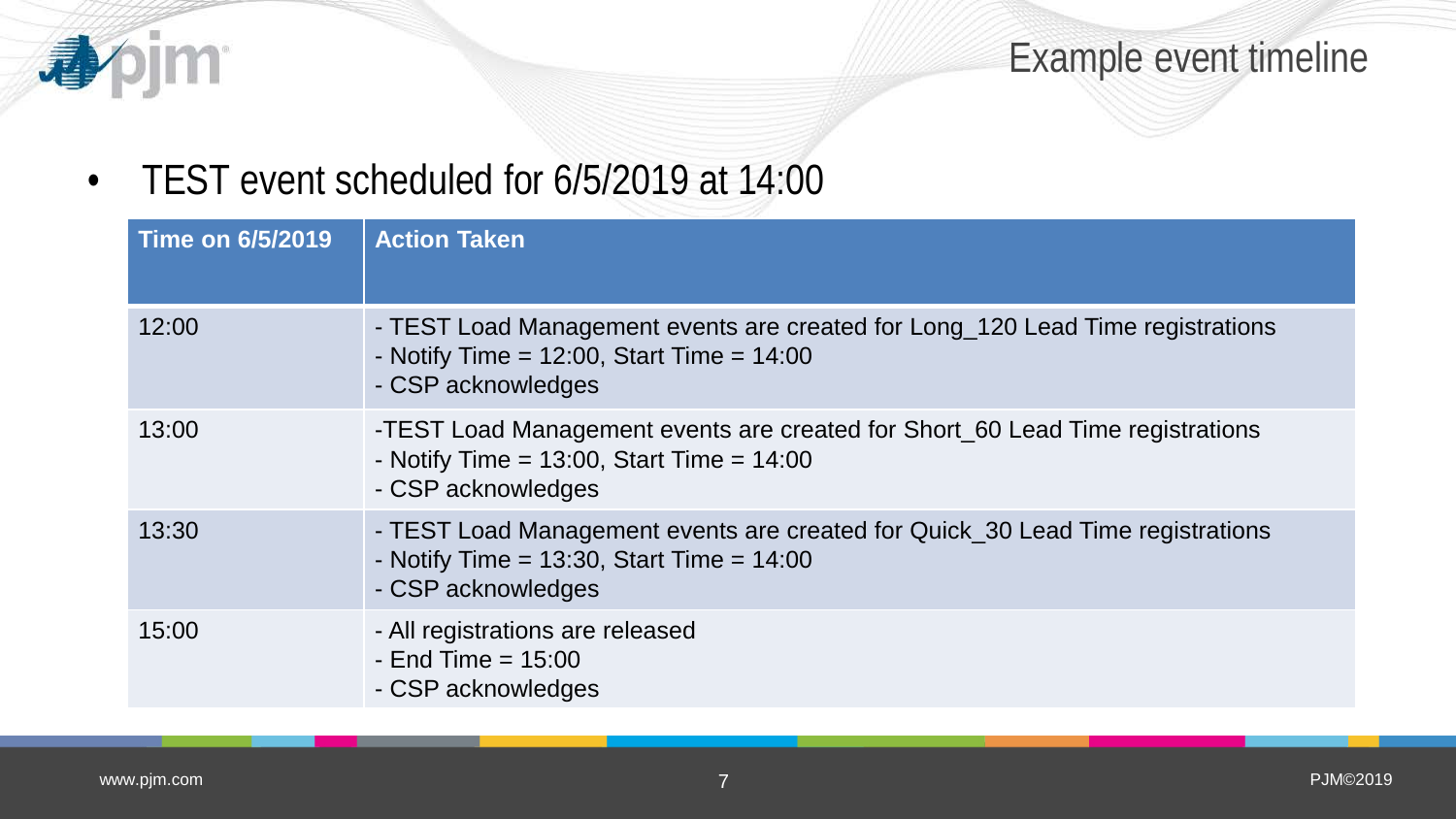

## TEST and RE-TEST Load Management event example

• Registration-level TEST Load Management event in progress

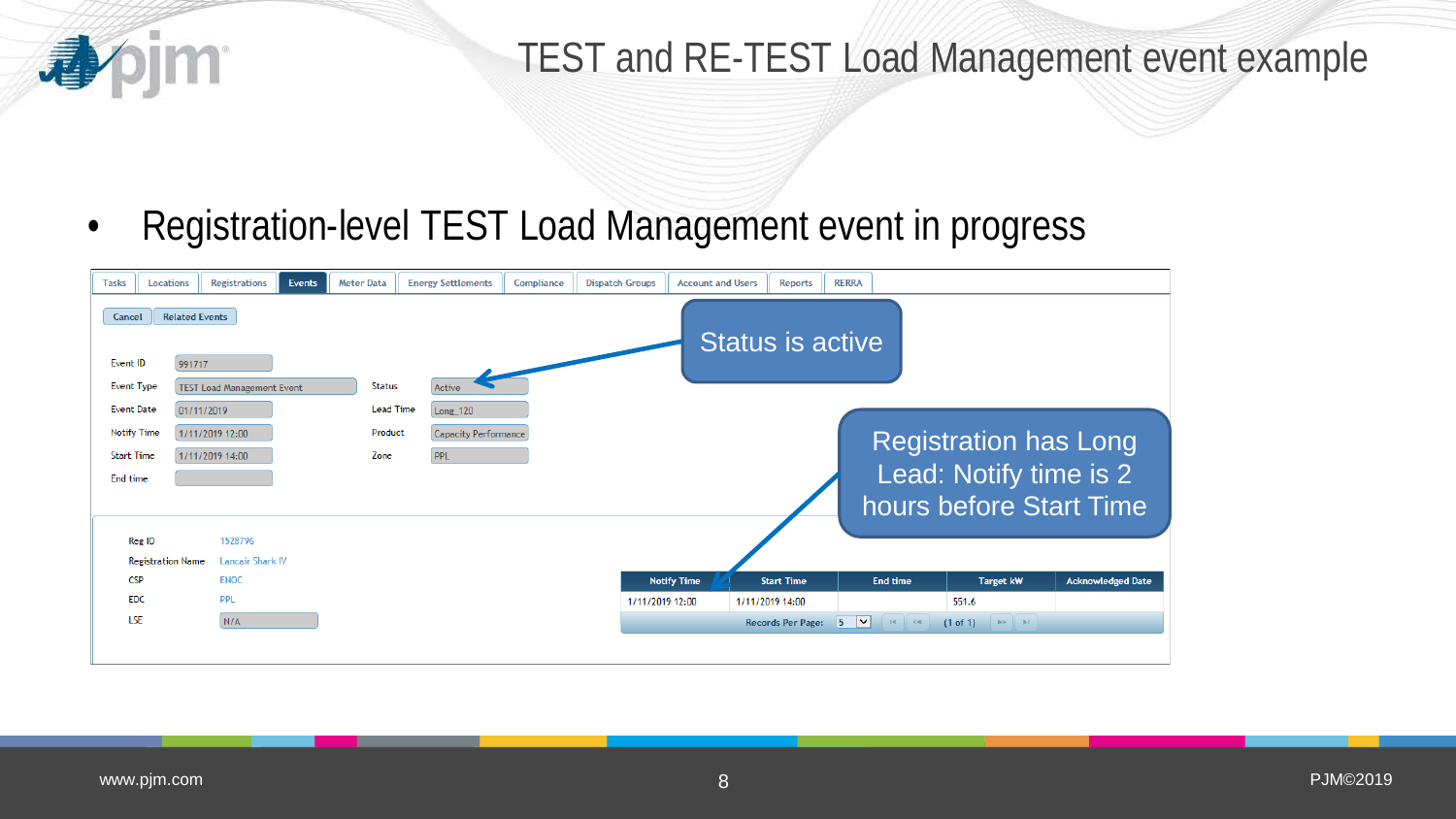

### TEST and RE-TEST Load Management event example

• Registration-level TEST Load Management event ended

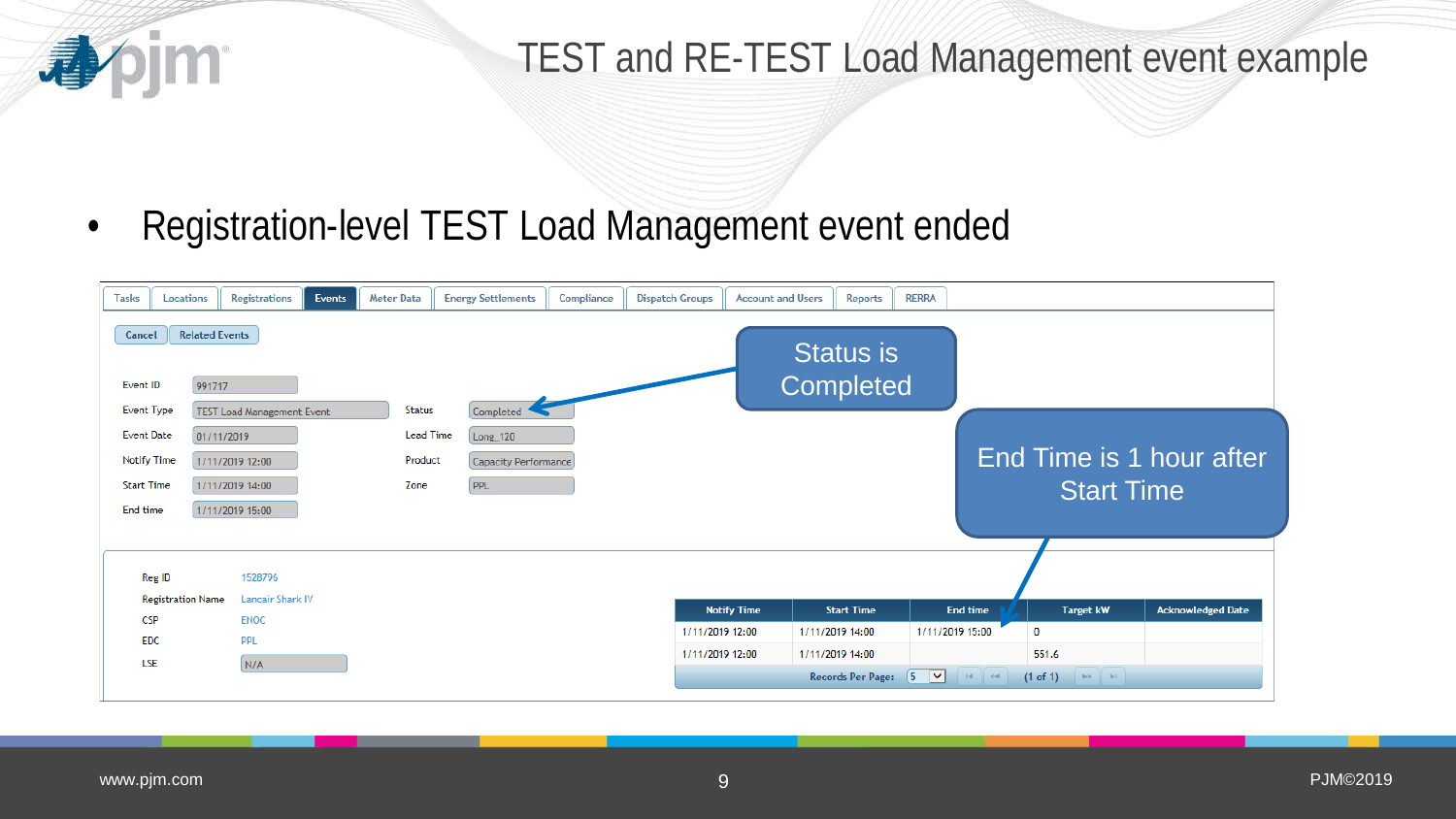No change in how/when Test and Re-Test events are confirmed and compliance records created

- Current Process *during Confirmation Period*:
	- CSP confirms 1 TEST Load Management Summary event per Zone/Product and optionally confirms 1 RE-TEST Load Management Summary event per Zone/Product
	- Compliance records are created overnight for eligible registrations
		- TEST Load Management Summary events all registrations with Zone/Product with "Test Required" flag checked
		- RE-TEST Load Management Summary events only registrations selected for the RE-TEST with "Test Required" flag checked
	- CSP uploads meter data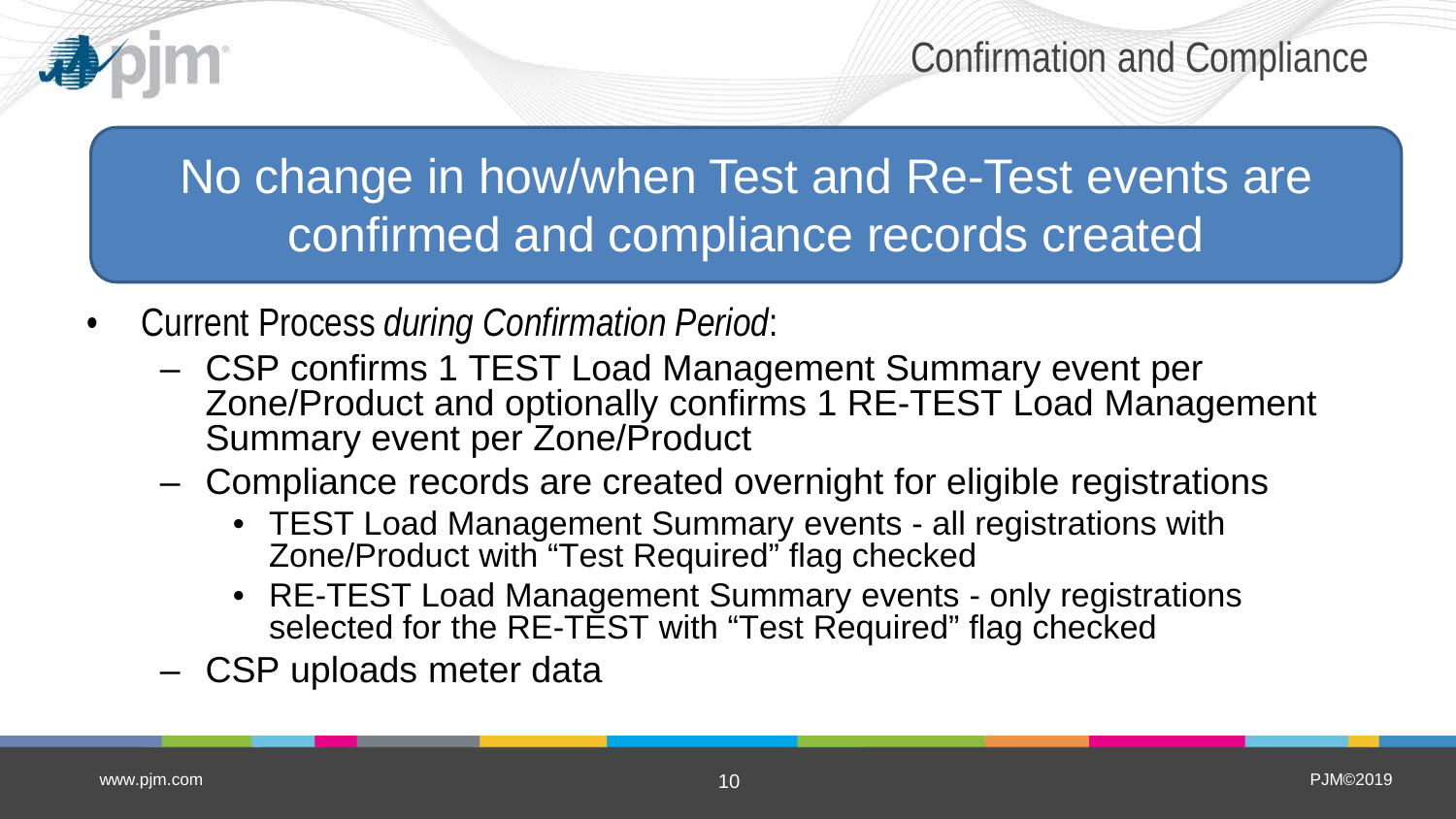

#### Polling/Web Services

• The unsupported Web Services polling client will be updated to included the new endpoints for TEST and RE-TEST Load Management events

| <b>Purpose</b>                                                                                                                                                                  | <b>New Endpoints</b>                                                                                                                              |
|---------------------------------------------------------------------------------------------------------------------------------------------------------------------------------|---------------------------------------------------------------------------------------------------------------------------------------------------|
| Download TEST and RE-TEST Load Management                                                                                                                                       | /rest/secure/download/event/testloadmanagementevent/acknow                                                                                        |
| events that are acknowledgeable                                                                                                                                                 | ledgeable                                                                                                                                         |
| Acknowledge both TEST and RE-TEST Load<br>Management events. Will accept the same downloaded<br>acknowledgeable event file to acknowledge or a list of<br>event ID <sub>s</sub> | /rest/secure/upload/event/testloadmanagementevent/acknowled<br>ge/-file.\upload\testLoadManagementEvent-<br>acknowledgeable_2019-01-04-184559.xml |
| Download TEST and RE-TEST Load Management                                                                                                                                       | /rest/secure/download/event/download/event/testloadmanagem                                                                                        |
| events by event $ID = 12345$ .                                                                                                                                                  | entevent/12345                                                                                                                                    |
| Download TEST and RE-TEST Load Management                                                                                                                                       | /rest/secure/download/event/testloadmanagementevent -q                                                                                            |
| events within specified date range.                                                                                                                                             | startDate=01-01-2019 -q stopDate=01-04-2019                                                                                                       |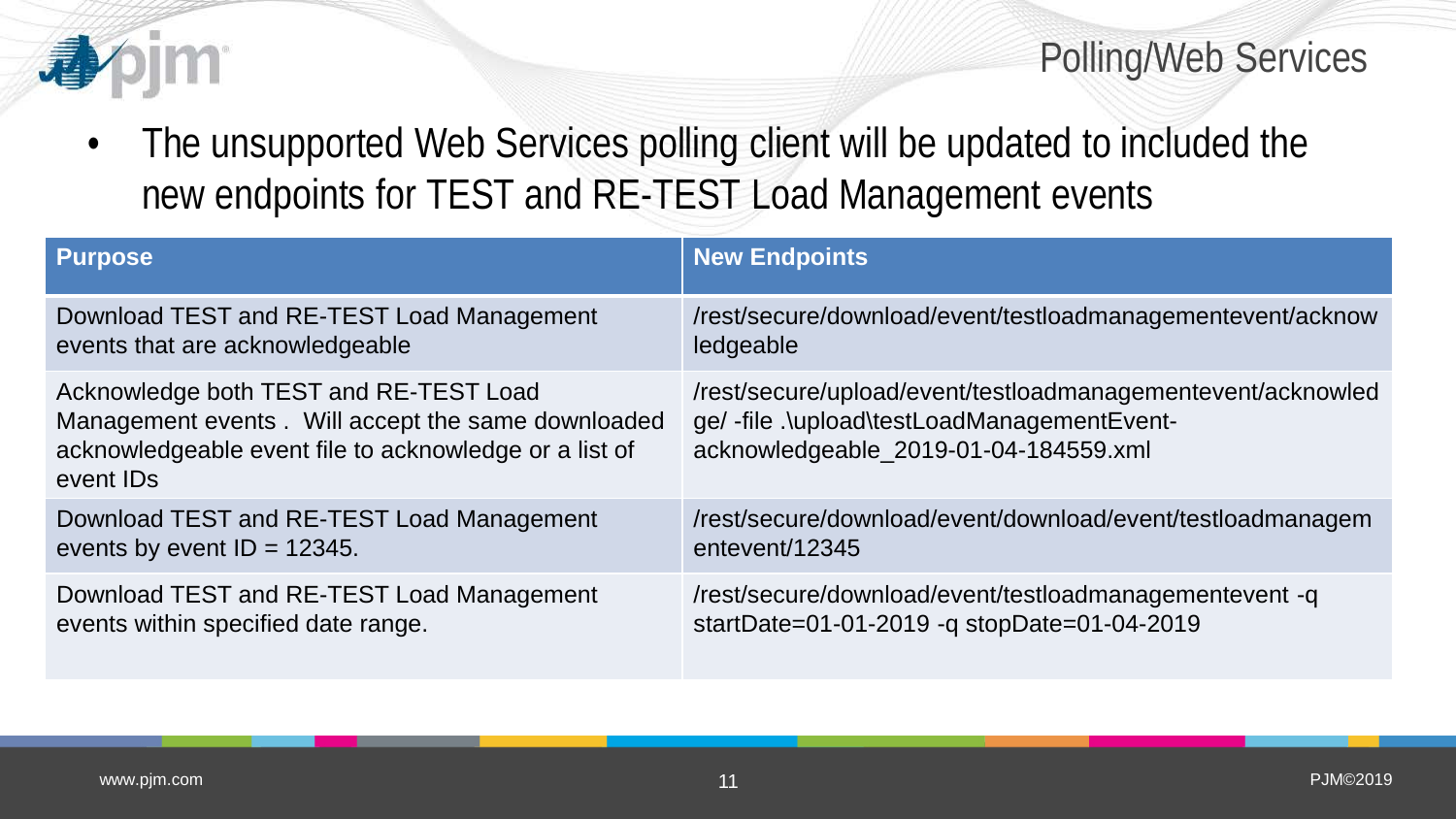# Existing and Renamed Endpoints

| <b>Purpose</b>                                                                         | <b>Renamed Endpoint</b>                                                                                       | <b>Former Endpoint</b>                                                                                         |
|----------------------------------------------------------------------------------------|---------------------------------------------------------------------------------------------------------------|----------------------------------------------------------------------------------------------------------------|
| Creates a new TEST and RE-<br><b>TEST Load Management</b><br><b>Summary event</b>      | /rest/secure/upload/event/testloadmanag<br>ementsummary/create -file filename                                 | /rest/secure/upload/event/loadmanagementt<br>estsummary/ -file filename                                        |
| Updates an existing TEST and<br><b>RE-TEST Load Management</b><br><b>Summary event</b> | /rest/secure/upload/event/testloadmanag<br>ementsummary/12345 - file filename                                 | /rest/secure/upload/event/loadmanagementt<br>estsummary/12345 - file filename                                  |
| Downloads TEST and RE-TEST<br><b>Load Management Summary</b><br>events by ID           | /rest/secure/download/event/testloadma<br>nagementsummary/1102076                                             | /rest/secure/download/event/loadmanageme<br>nttestsummary/1102076                                              |
| Downloads TEST and RE-TEST<br><b>Load Management Summary</b><br>events by Date Range   | /rest/secure/download/event/testloadma<br>nagementsummary -q startDate=08-25-<br>2015 - q stopDate=08-27-2015 | /rest/secure/download/event/loadmanageme<br>nttestsummary -q startDate=08-25-2015 -q<br>stopDate= $08-27-2015$ |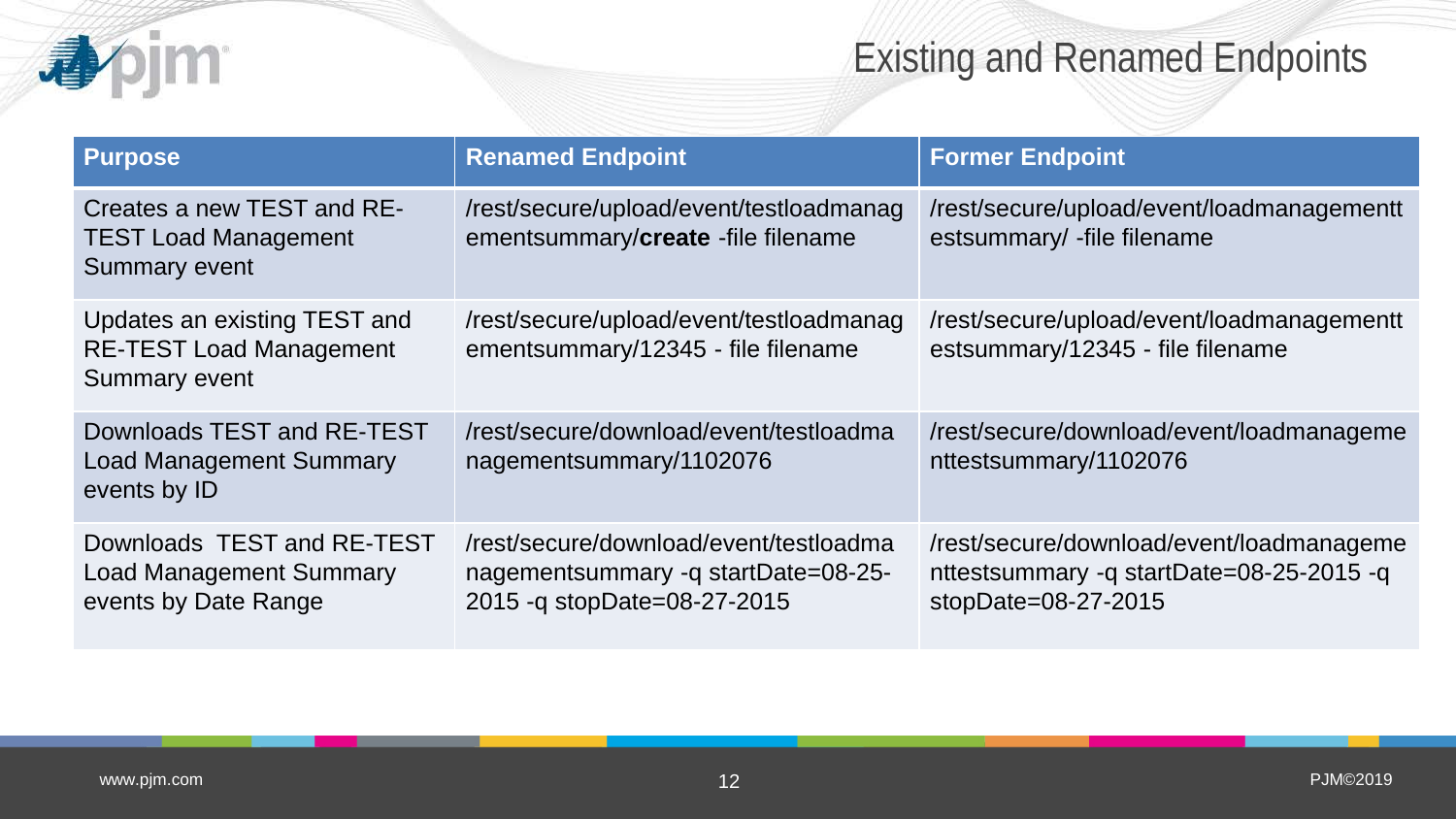

#### Web Services TEST Load Management event example

<!-- Existing format for Test LM Event Creation or Update -->

<?xml version=**"1.0"** encoding=**"UTF-8"** standalone=**"yes"**?>

<ns2:loadManagementTestSummary xmlns:ns2=**"http://drhub.pjm.com/"**>

<loadManagementTestEventInfo>

<!-- Add Event Id to Update and Existing Test Event -->

<eventId>**12345**</eventId>

<eventDate>**2019-02-05T05:00:00**</eventDate>

<eventType>**LOAD\_MANAGEMENT\_TEST\_EVENT**</eventType>

<startTime>**16:00:00**</startTime>

<regProduct> CAPACITY\_PERFORMANCE\_DR</regProduct>

<zone>**AEP**</zone>

</loadManagementTestEventInfo>

</ns2:loadManagementTestSummary>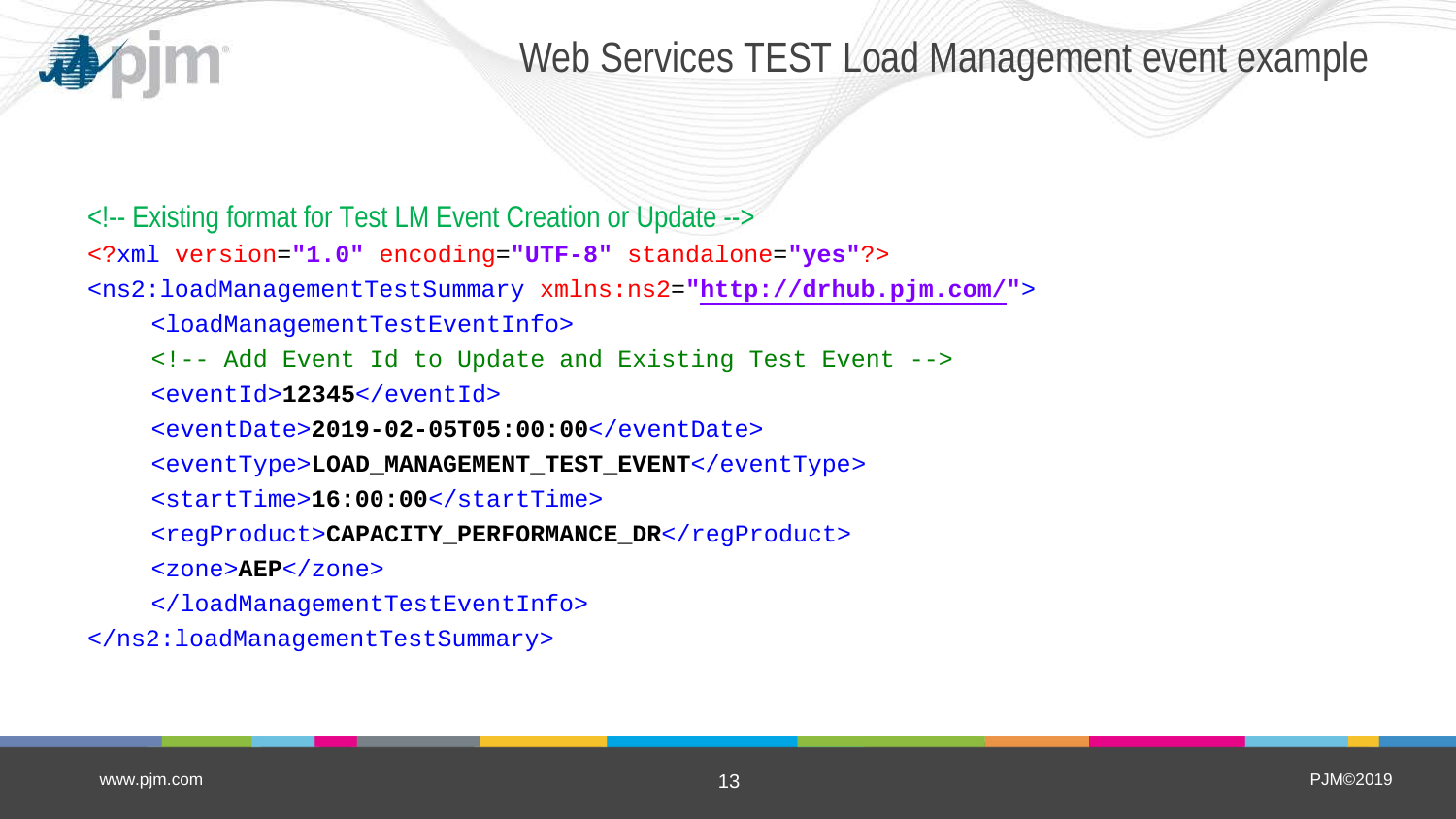

#### Web Services TEST Load Management event example

<!– Revised format for Test LM Event Creation or Update -->

<?xml version=**"1.0"** encoding=**"UTF-8"** standalone=**"yes"**?>

<ns2:testLoadManagementSummary xmlns:ns2=**"http://drhub.pjm.com/"**>

<testLoadManagementEventInfo>

<!-- Add Event Id to Update and Existing Test Event -->

<eventId>**12345**</eventId>

<eventDate>**2019-01-18T05:00:00**</eventDate>

<eventType>**TEST\_LOAD\_MANAGEMENT\_EVENT**</eventType>

<startTime>**10:15:00**</startTime>

<regProduct>CAPACITY\_PERFORMANCE\_DR</regProduct>

<zone>**PSEG**</zone>

<!-- Status is Optional for Creation. Scheduled is Default -->

<status>**SCHEDULED**</status>

</testLoadManagementEventInfo>

</ns2:testLoadManagementSummary>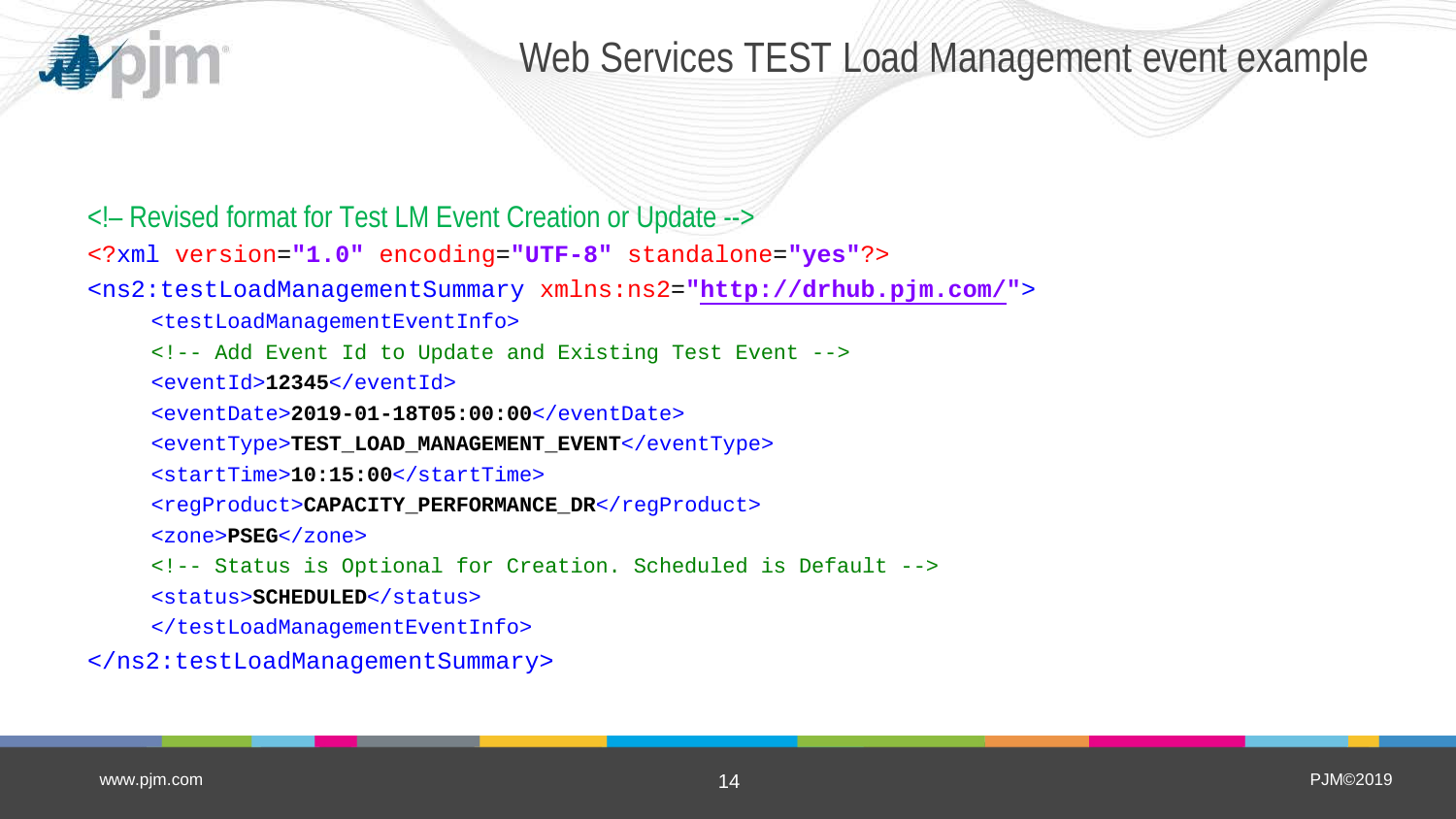

## Web Services RE-TEST Load Management event example

<!-- Existing format for Re-Test LM Event Creation or Update --> <?xml version=**"1.0"** encoding=**"UTF-8"** standalone=**"yes"**?> <ns2:loadManagementTestSummary xmlns:ns2=**"http://drhub.pjm.com/"**> <loadManagementTestEventInfo> <!-- Add Event Id to Update and Existing Test Event --> <eventId>**12345**</eventId> <eventDate>**2019-02-05T05:00:00**</eventDate> <eventType>**LOAD\_MANAGEMENT\_RETEST\_EVENT**</eventType> <startTime>**16:00:00**</startTime> <regProduct>CAPACITY\_PERFORMANCE\_DR</regProduct> <zone>**AEP**</zone> <reTestRegistrations> <reTestRegistration>**123456**</reTestRegistration> </reTestRegistrations> </loadManagementTestEventInfo> </ns2:loadManagementTestSummary>